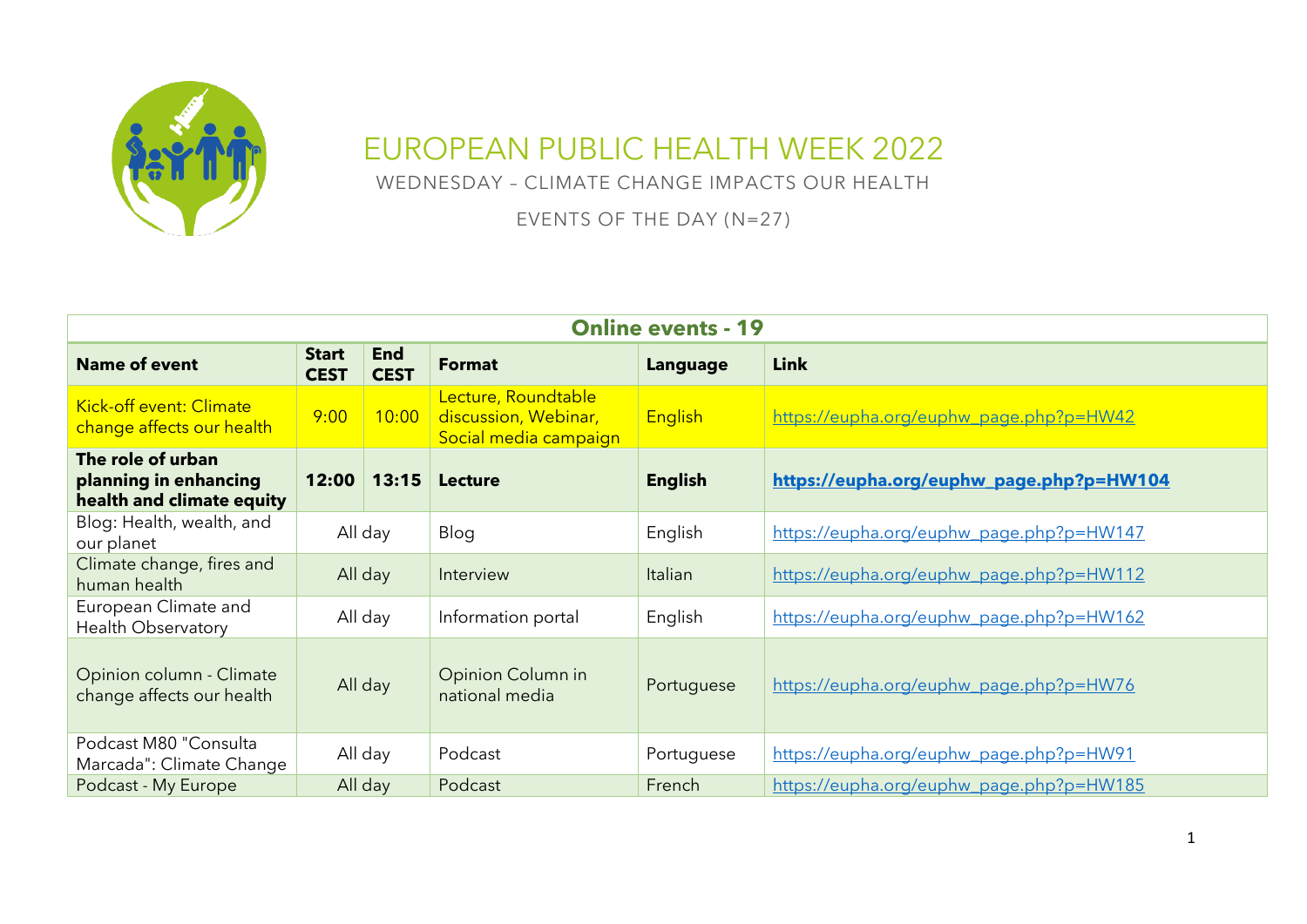| Public awareness for<br>vaccination, climate<br>change and mental health  | 8:00  | 16:00 | Poster campaign                 | Greek          | https://eupha.org/euphw_page.php?p=HW172 |
|---------------------------------------------------------------------------|-------|-------|---------------------------------|----------------|------------------------------------------|
| Youth for Climate Action -<br>Polygeia                                    | 9:00  | 9:15  | Video                           | English        | https://eupha.org/euphw_page.php?p=HW121 |
| II Gdansk Health Days                                                     | 9:00  | 17:00 | Conference, Panel<br>discussion | Polish/English | https://eupha.org/euphw_page.php?p=HW70  |
| <b>Public Health Technology</b><br><b>Week - 2022</b>                     | 9:00  | 16:00 | Conference                      | Russian        | https://eupha.org/euphw_page.php?p=HW62  |
| Students' suggestions for<br>improving pharmaceutical<br>waste management | 11:00 | 13:00 | Panel discussion                | Serbian        | https://eupha.org/euphw_page.php?p=HW169 |
| Nutrition in the sustainable<br>feature                                   | 11:00 | 16:00 | Panel discussion,<br>Webinar    | Turkish        | https://eupha.org/euphw_page.php?p=HW127 |
| Climate change,<br>sustainability and ageing:<br>worlds apart?            | 14:00 | 15:00 | Webinar                         | English        | https://eupha.org/euphw_page.php?p=HW163 |
| Climate change & health:<br><b>Belgrade Hot Topic</b>                     | 12:00 | 12:30 | Lecture                         | Serbian        | https://eupha.org/euphw_page.php?p=HW73  |
| Online panel Climate<br>change affects our health                         | 12:00 | 13:30 | Panel discussion                | Serbian        | https://eupha.org/euphw_page.php?p=HW259 |
| <b>Current Perspectives in</b><br>Climate Psychology &<br>Psychotherapy   | 16:00 | 17:30 | Panel discussion                | English        | https://eupha.org/euphw_page.php?p=HW216 |
| OGD INSIDE - Health and<br>Climate Change                                 | 16:45 | 17:30 | Webinar                         | German         | https://eupha.org/euphw_page.php?p=HW189 |

| In-person events - 8                       |                             |                    |                              |           |                           |                                         |  |
|--------------------------------------------|-----------------------------|--------------------|------------------------------|-----------|---------------------------|-----------------------------------------|--|
| <b>Name of event</b>                       | <b>Start</b><br><b>CEST</b> | End<br><b>CEST</b> | <b>Format</b>                |           | <b>Countries Language</b> | <b>Link</b>                             |  |
| <b>Ecological workshop for</b><br>children | 10:00                       | 11:30              | <b>Workshop for children</b> | <b>RS</b> | <b>Serbian</b>            | https://eupha.org/euphw_page.php?p=HW47 |  |